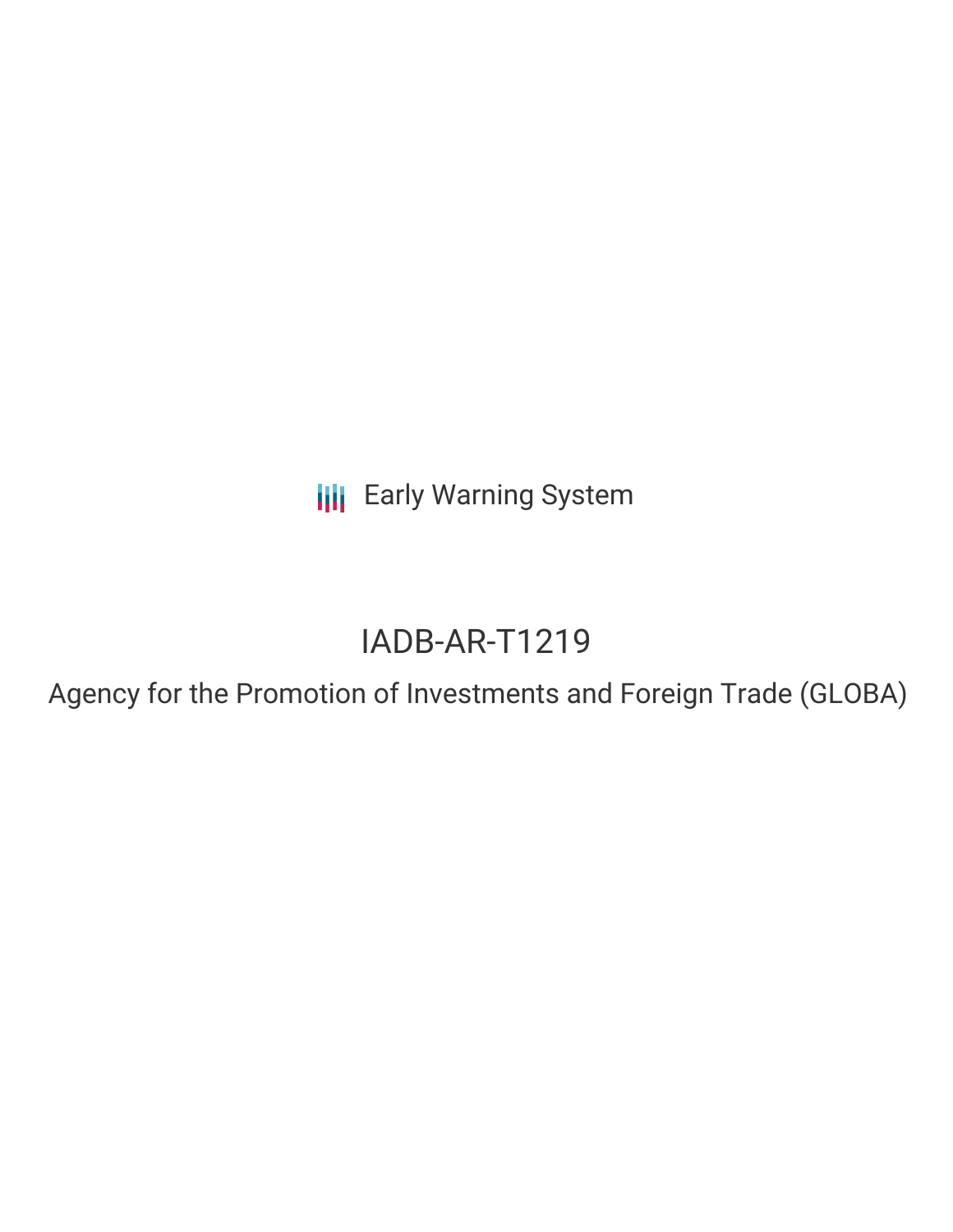

## **Quick Facts**

| <b>Countries</b>               | Argentina                                   |
|--------------------------------|---------------------------------------------|
| <b>Specific Location</b>       | Province of Buenos Aires                    |
| <b>Financial Institutions</b>  | Inter-American Development Bank (IADB)      |
| <b>Status</b>                  | Approved                                    |
| <b>Bank Risk Rating</b>        | С                                           |
| <b>Voting Date</b>             | 2018-11-12                                  |
| <b>Borrower</b>                | Governement of the Province of Buenos Aires |
| <b>Sectors</b>                 | Industry and Trade, Technical Cooperation   |
| Investment Type(s)             | Grant                                       |
| <b>Investment Amount (USD)</b> | $$0.30$ million                             |
| <b>Grant Amount (USD)</b>      | $$0.30$ million                             |
| <b>Project Cost (USD)</b>      | $$0.36$ million                             |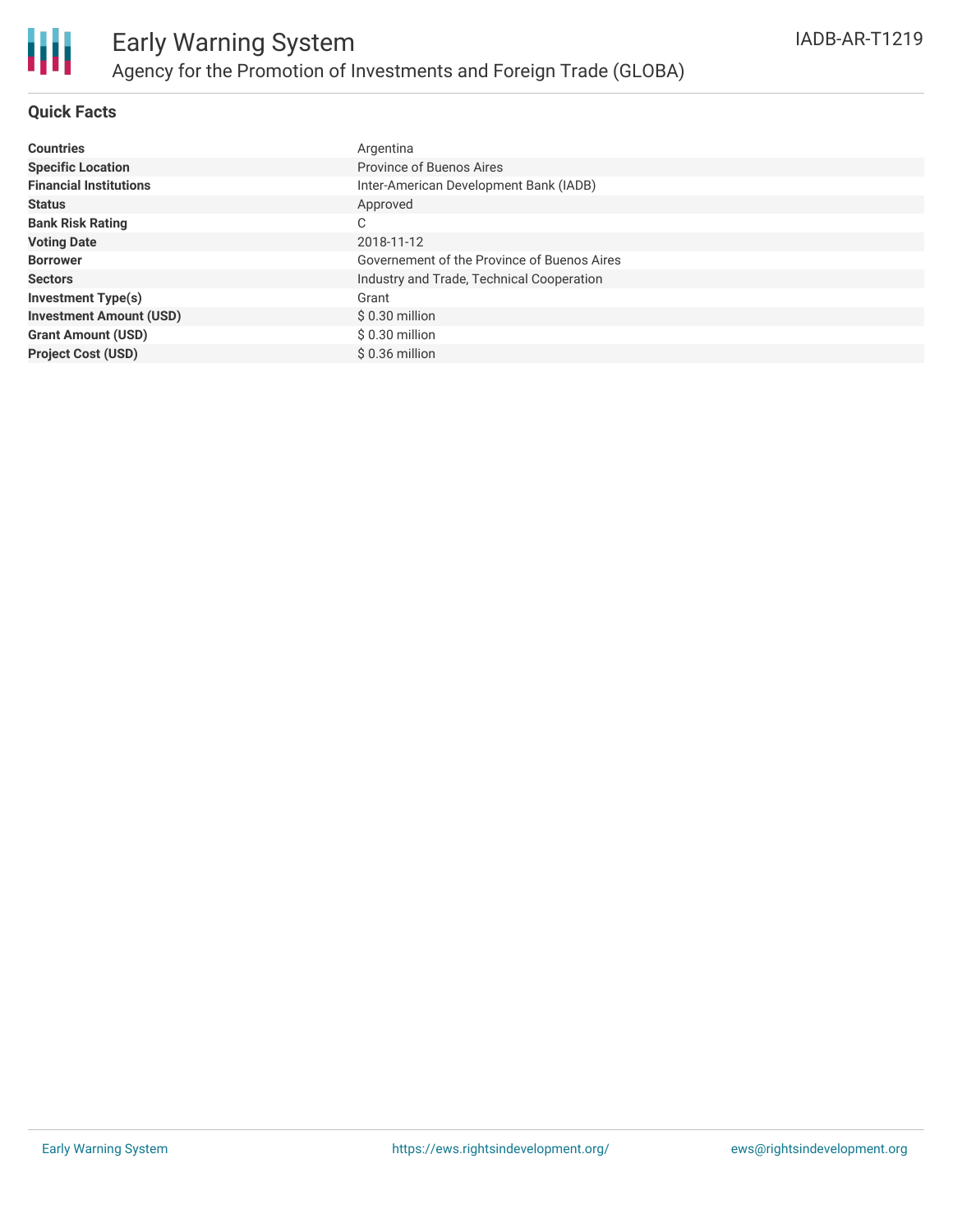

# **Project Description**

Support the Province of Buenos Aires in the development of the Agency for the Promotion of Investments and Foreign Trade, through which it will seek to assist companies in the province in their international and competitive insertion, foreign trade will be promoted and activities will be generated. that drive the attraction of investments. It is expected to benefit the 135 municipalities that make up this province, with a direct impact on 20,000 companies with export and indirect potential over the entire value chain.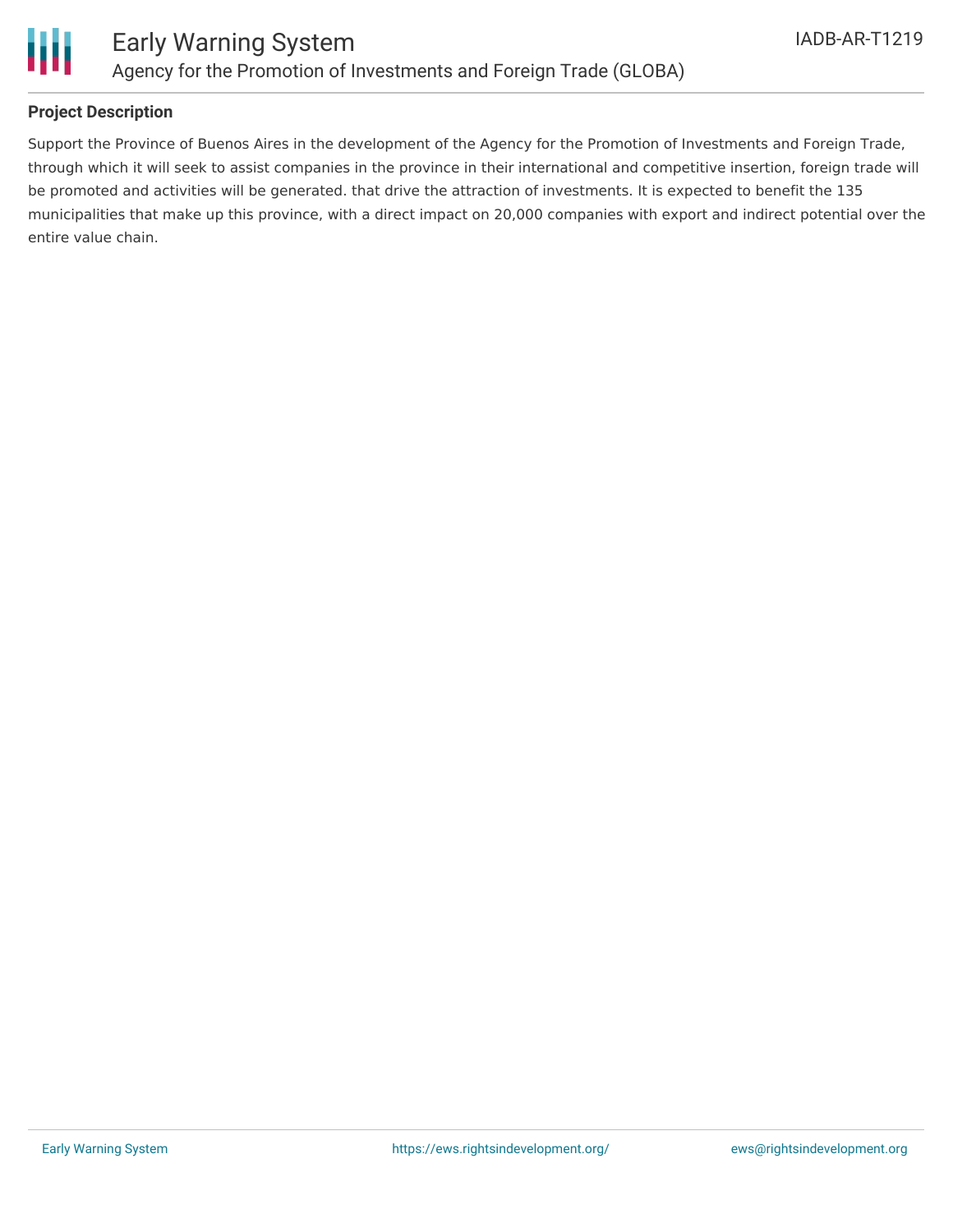

#### **Investment Description**

• Inter-American Development Bank (IADB)

The bank did not provide information about the investment type at the time of publication of this snapshot.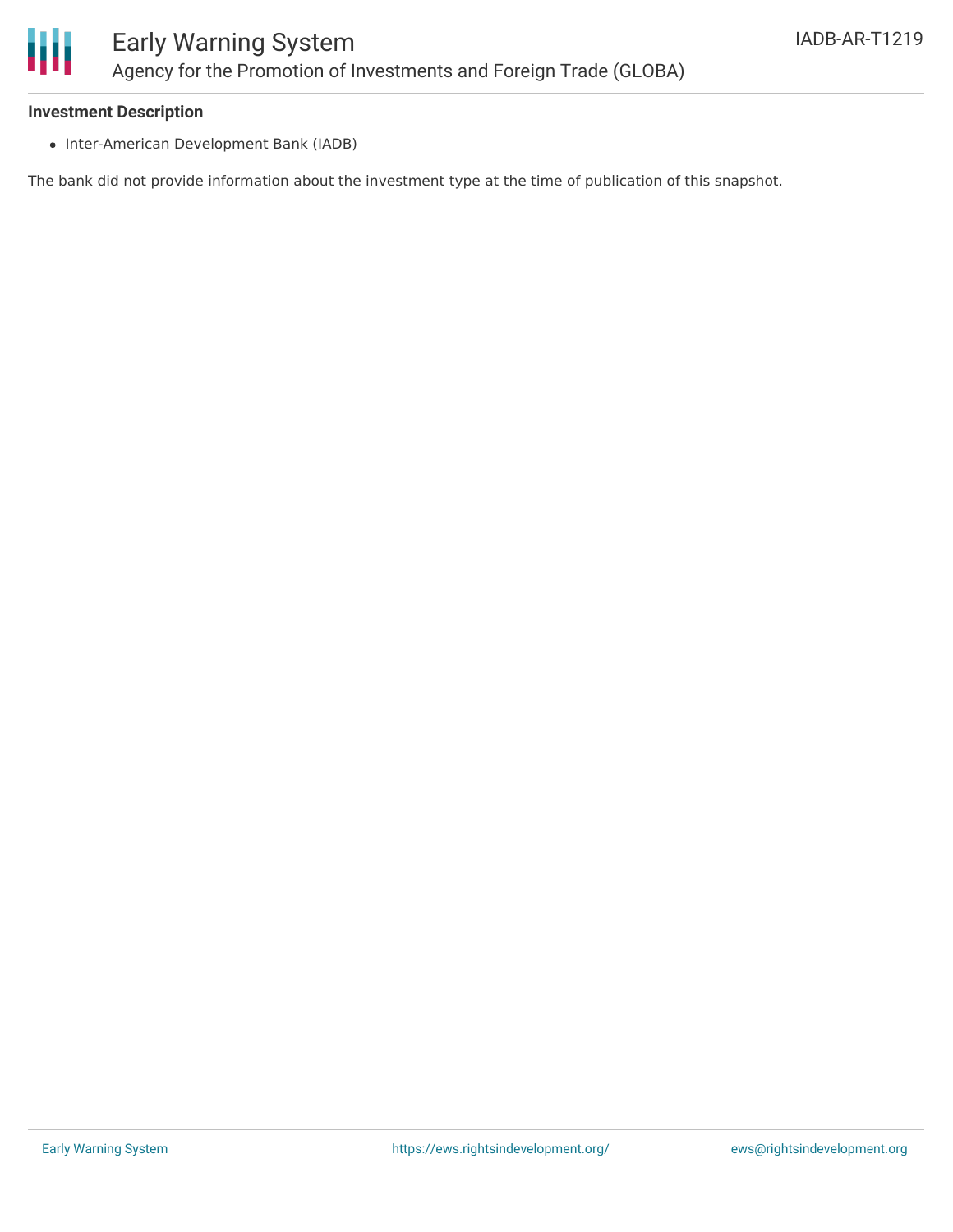## **Contact Information**

### ACCOUNTABILITY MECHANISM OF IADB

The Independent Consultation and Investigation Mechanism (MICI) is the independent complaint mechanism and fact-finding body for people who have been or are likely to be adversely affected by an Inter-American Development Bank (IDB) or Inter-American Investment Corporation (IIC)-funded project. If you submit a complaint to MICI, they may assist you in addressing the problems you raised through a dispute-resolution process with those implementing the project and/or through an investigation to assess whether the IDB or IIC is following its own policies for preventing or mitigating harm to people or the environment. You can submit a complaint by sending an email to MICI@iadb.org. You can learn more about the MICI and how to file a complaint at http://www.iadb.org/en/mici/mici,1752.html (in English) or http://www.iadb.org/es/mici/mici,1752.html (Spanish).